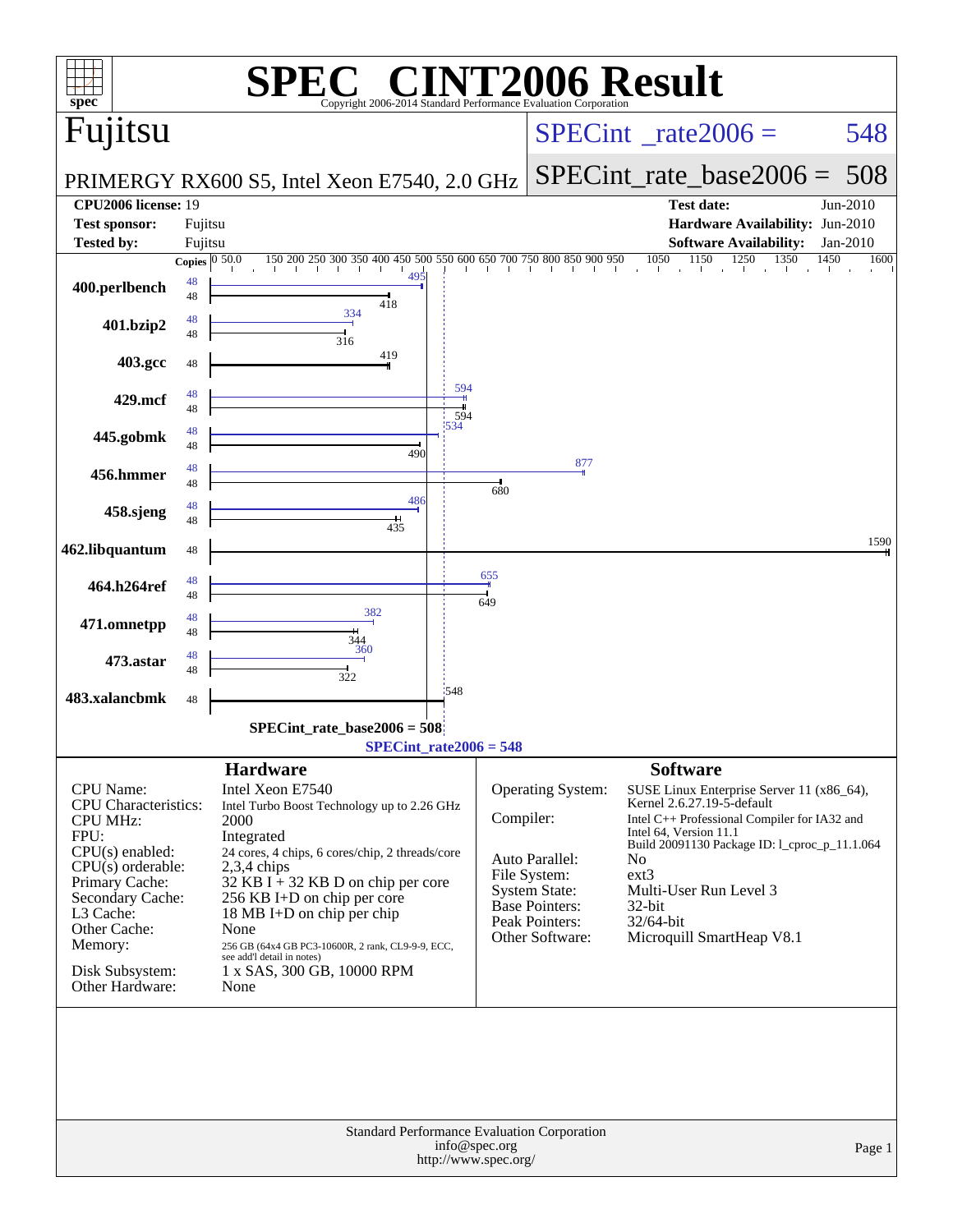

#### Fujitsu

#### SPECint rate $2006 = 548$

#### PRIMERGY RX600 S5, Intel Xeon E7540, 2.0 GHz [SPECint\\_rate\\_base2006 =](http://www.spec.org/auto/cpu2006/Docs/result-fields.html#SPECintratebase2006) 508

**[CPU2006 license:](http://www.spec.org/auto/cpu2006/Docs/result-fields.html#CPU2006license)** 19 **[Test date:](http://www.spec.org/auto/cpu2006/Docs/result-fields.html#Testdate)** Jun-2010 **[Test sponsor:](http://www.spec.org/auto/cpu2006/Docs/result-fields.html#Testsponsor)** Fujitsu **[Hardware Availability:](http://www.spec.org/auto/cpu2006/Docs/result-fields.html#HardwareAvailability)** Jun-2010 **[Tested by:](http://www.spec.org/auto/cpu2006/Docs/result-fields.html#Testedby)** Fujitsu **[Software Availability:](http://www.spec.org/auto/cpu2006/Docs/result-fields.html#SoftwareAvailability)** Jan-2010

#### **[Results Table](http://www.spec.org/auto/cpu2006/Docs/result-fields.html#ResultsTable)**

|                    | <b>Base</b>   |                |       |                |            |                                                                                                          |       | <b>Peak</b>   |                |              |                |              |                |              |
|--------------------|---------------|----------------|-------|----------------|------------|----------------------------------------------------------------------------------------------------------|-------|---------------|----------------|--------------|----------------|--------------|----------------|--------------|
| <b>Benchmark</b>   | <b>Copies</b> | <b>Seconds</b> | Ratio | <b>Seconds</b> | Ratio      | <b>Seconds</b>                                                                                           | Ratio | <b>Copies</b> | <b>Seconds</b> | <b>Ratio</b> | <b>Seconds</b> | <b>Ratio</b> | <b>Seconds</b> | <b>Ratio</b> |
| $ 400$ .perlbench  | 48            | 1123           | 418   | 1127           | 416        | 1117                                                                                                     | 420l  | 48            | 948            | 495          | 944            | 497          | 950            | 494          |
| 401.bzip2          | 48            | 1469           | 315   | 1465           | <b>316</b> | 1464                                                                                                     | 316   | 48            | 1388           | 334          | 1389           | 334          | 1387           | 334          |
| $403.\mathrm{gcc}$ | 48            | 919            | 420   | 930            | 415        | 923                                                                                                      | 419   | 48            | 919            | 420          | 930            | 415          | 923            | 419          |
| $429$ .mcf         | 48            | 731            | 598   | 737            | 594        | 741                                                                                                      | 591   | 48            | 737            | 594          | 730            | 600          | 737            | 594          |
| $445$ .gobmk       | 48            | 1024           | 492   | 1027           | 490        | 1029                                                                                                     | 489   | 48            | 943            | 534          | 942            | 535          | 943            | 534          |
| 456.hmmer          | 48            | 657            | 682   | 660            | 678        | 658                                                                                                      | 680   | 48            | 513            | 872          | 511            | 877          | 510            | 877          |
| $458$ .sjeng       | 48            | 1340           | 433   | 1335           | 435        | 1306                                                                                                     | 445   | 48            | 1197           | 485          | 1194           | 486          | 1189           | 489          |
| 462.libquantum     | 48            | 625            | 1590  | 626            | 1590       | 628                                                                                                      | 1580  | 48            | 625            | 1590         | 626            | 1590         | 628            | 1580         |
| 464.h264ref        | 48            | 1634           | 650   | 1636           | 649        | 1639                                                                                                     | 648   | 48            | 1619           | 656          | 1629           | 652          | 1623           | 655          |
| 471.omnetpp        | 48            | 870            | 345   | 896            | 335        | 871                                                                                                      | 344   | 48            | 787            | 381          | 786            | 382          | 784            | 383          |
| 473.astar          | 48            | 1047           | 322   | 1050           | 321        | 1047                                                                                                     | 322   | 48            | 935            | 360          | 936            | 360          | 935            | 360          |
| 483.xalancbmk      | 48            | 604            | 548   | 604            | 548        | 606                                                                                                      | 547   | 48            | 604            | 548          | 604            | 548          | 606            | 547          |
|                    |               |                |       |                |            | Results appear in the order in which they were run. Bold underlined text indicates a median measurement. |       |               |                |              |                |              |                |              |

#### **[Submit Notes](http://www.spec.org/auto/cpu2006/Docs/result-fields.html#SubmitNotes)**

The config file option 'submit' was used. numactl was used to bind copies to the cores

#### **[Operating System Notes](http://www.spec.org/auto/cpu2006/Docs/result-fields.html#OperatingSystemNotes)**

'ulimit -s unlimited' was used to set the stacksize to unlimited prior to run

#### **[Platform Notes](http://www.spec.org/auto/cpu2006/Docs/result-fields.html#PlatformNotes)**

The system automatically configures the memory to run at 1066 MHz.

#### **[General Notes](http://www.spec.org/auto/cpu2006/Docs/result-fields.html#GeneralNotes)**

 For information about Fujitsu please visit: <http://www.fujitsu.com> Binaries were compiled on SLES 10 with Binutils 2.18.50.0.7.20080502

### **[Base Compiler Invocation](http://www.spec.org/auto/cpu2006/Docs/result-fields.html#BaseCompilerInvocation)**

[C benchmarks](http://www.spec.org/auto/cpu2006/Docs/result-fields.html#Cbenchmarks): [icc -m32](http://www.spec.org/cpu2006/results/res2010q3/cpu2006-20100702-12069.flags.html#user_CCbase_intel_icc_32bit_5ff4a39e364c98233615fdd38438c6f2)

[C++ benchmarks:](http://www.spec.org/auto/cpu2006/Docs/result-fields.html#CXXbenchmarks) [icpc -m32](http://www.spec.org/cpu2006/results/res2010q3/cpu2006-20100702-12069.flags.html#user_CXXbase_intel_icpc_32bit_4e5a5ef1a53fd332b3c49e69c3330699)

> Standard Performance Evaluation Corporation [info@spec.org](mailto:info@spec.org) <http://www.spec.org/>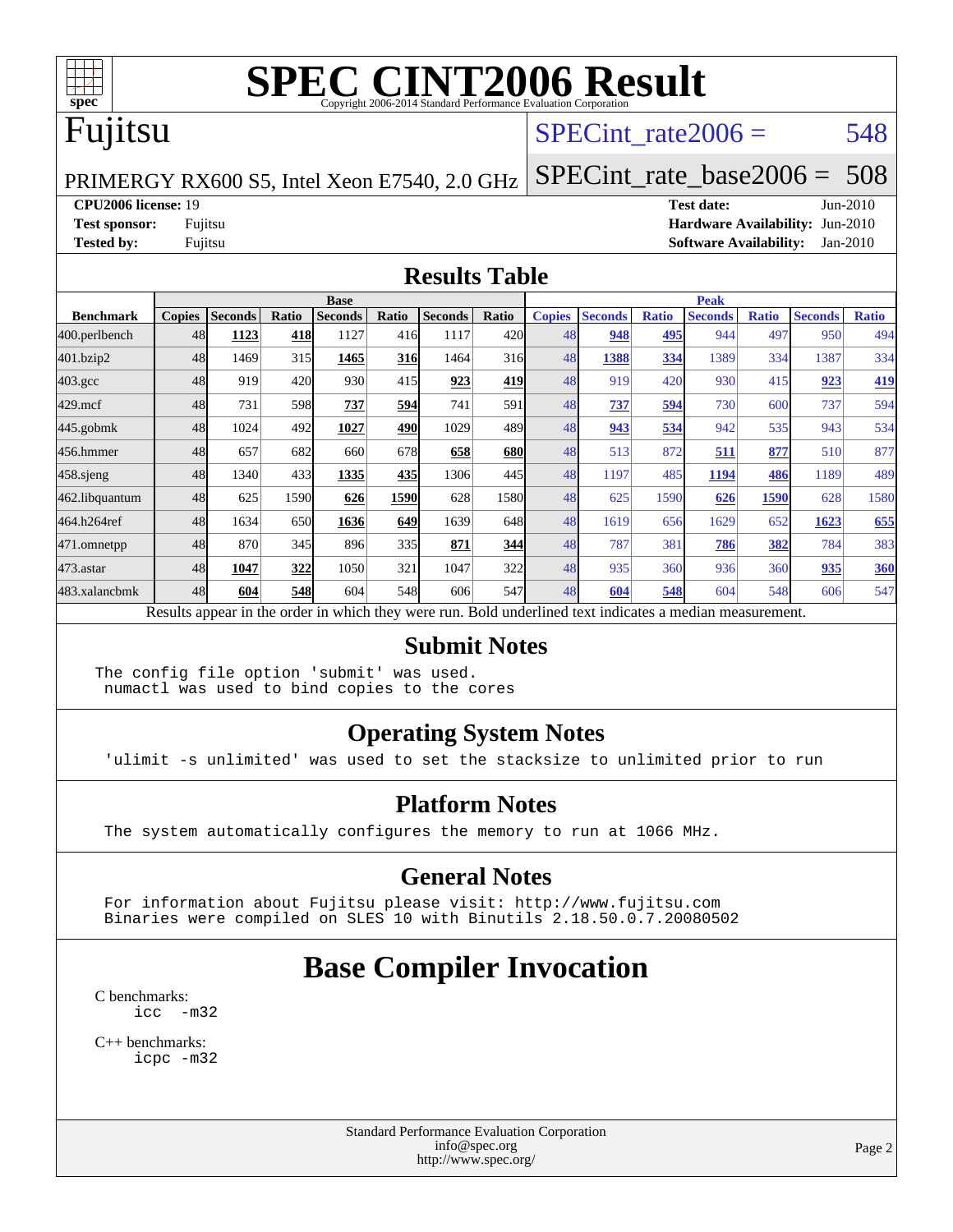### Fujitsu

SPECint rate $2006 = 548$ 

PRIMERGY RX600 S5, Intel Xeon E7540, 2.0 GHz [SPECint\\_rate\\_base2006 =](http://www.spec.org/auto/cpu2006/Docs/result-fields.html#SPECintratebase2006) 508

**[CPU2006 license:](http://www.spec.org/auto/cpu2006/Docs/result-fields.html#CPU2006license)** 19 **[Test date:](http://www.spec.org/auto/cpu2006/Docs/result-fields.html#Testdate)** Jun-2010 **[Test sponsor:](http://www.spec.org/auto/cpu2006/Docs/result-fields.html#Testsponsor)** Fujitsu **[Hardware Availability:](http://www.spec.org/auto/cpu2006/Docs/result-fields.html#HardwareAvailability)** Jun-2010 **[Tested by:](http://www.spec.org/auto/cpu2006/Docs/result-fields.html#Testedby)** Fujitsu **[Software Availability:](http://www.spec.org/auto/cpu2006/Docs/result-fields.html#SoftwareAvailability)** Jan-2010

#### **[Base Portability Flags](http://www.spec.org/auto/cpu2006/Docs/result-fields.html#BasePortabilityFlags)**

 400.perlbench: [-DSPEC\\_CPU\\_LINUX\\_IA32](http://www.spec.org/cpu2006/results/res2010q3/cpu2006-20100702-12069.flags.html#b400.perlbench_baseCPORTABILITY_DSPEC_CPU_LINUX_IA32) 462.libquantum: [-DSPEC\\_CPU\\_LINUX](http://www.spec.org/cpu2006/results/res2010q3/cpu2006-20100702-12069.flags.html#b462.libquantum_baseCPORTABILITY_DSPEC_CPU_LINUX) 483.xalancbmk: [-DSPEC\\_CPU\\_LINUX](http://www.spec.org/cpu2006/results/res2010q3/cpu2006-20100702-12069.flags.html#b483.xalancbmk_baseCXXPORTABILITY_DSPEC_CPU_LINUX)

**[Base Optimization Flags](http://www.spec.org/auto/cpu2006/Docs/result-fields.html#BaseOptimizationFlags)**

[C benchmarks](http://www.spec.org/auto/cpu2006/Docs/result-fields.html#Cbenchmarks):

[-xSSE4.2](http://www.spec.org/cpu2006/results/res2010q3/cpu2006-20100702-12069.flags.html#user_CCbase_f-xSSE42_f91528193cf0b216347adb8b939d4107) [-ipo](http://www.spec.org/cpu2006/results/res2010q3/cpu2006-20100702-12069.flags.html#user_CCbase_f-ipo) [-O3](http://www.spec.org/cpu2006/results/res2010q3/cpu2006-20100702-12069.flags.html#user_CCbase_f-O3) [-no-prec-div](http://www.spec.org/cpu2006/results/res2010q3/cpu2006-20100702-12069.flags.html#user_CCbase_f-no-prec-div) [-static](http://www.spec.org/cpu2006/results/res2010q3/cpu2006-20100702-12069.flags.html#user_CCbase_f-static) [-opt-prefetch](http://www.spec.org/cpu2006/results/res2010q3/cpu2006-20100702-12069.flags.html#user_CCbase_f-opt-prefetch)

[C++ benchmarks:](http://www.spec.org/auto/cpu2006/Docs/result-fields.html#CXXbenchmarks)

[-xSSE4.2](http://www.spec.org/cpu2006/results/res2010q3/cpu2006-20100702-12069.flags.html#user_CXXbase_f-xSSE42_f91528193cf0b216347adb8b939d4107) [-ipo](http://www.spec.org/cpu2006/results/res2010q3/cpu2006-20100702-12069.flags.html#user_CXXbase_f-ipo) [-O3](http://www.spec.org/cpu2006/results/res2010q3/cpu2006-20100702-12069.flags.html#user_CXXbase_f-O3) [-no-prec-div](http://www.spec.org/cpu2006/results/res2010q3/cpu2006-20100702-12069.flags.html#user_CXXbase_f-no-prec-div) [-opt-prefetch](http://www.spec.org/cpu2006/results/res2010q3/cpu2006-20100702-12069.flags.html#user_CXXbase_f-opt-prefetch) [-Wl,-z,muldefs](http://www.spec.org/cpu2006/results/res2010q3/cpu2006-20100702-12069.flags.html#user_CXXbase_link_force_multiple1_74079c344b956b9658436fd1b6dd3a8a) [-L/home/cmplr/usr3/alrahate/cpu2006.1.1.ic11.1/libic11.1-32bit -lsmartheap](http://www.spec.org/cpu2006/results/res2010q3/cpu2006-20100702-12069.flags.html#user_CXXbase_SmartHeap_d86dffe4a79b79ef8890d5cce17030c3)

#### **[Base Other Flags](http://www.spec.org/auto/cpu2006/Docs/result-fields.html#BaseOtherFlags)**

[C benchmarks](http://www.spec.org/auto/cpu2006/Docs/result-fields.html#Cbenchmarks):

403.gcc: [-Dalloca=\\_alloca](http://www.spec.org/cpu2006/results/res2010q3/cpu2006-20100702-12069.flags.html#b403.gcc_baseEXTRA_CFLAGS_Dalloca_be3056838c12de2578596ca5467af7f3)

#### **[Peak Compiler Invocation](http://www.spec.org/auto/cpu2006/Docs/result-fields.html#PeakCompilerInvocation)**

[C benchmarks \(except as noted below\)](http://www.spec.org/auto/cpu2006/Docs/result-fields.html#Cbenchmarksexceptasnotedbelow):

[icc -m32](http://www.spec.org/cpu2006/results/res2010q3/cpu2006-20100702-12069.flags.html#user_CCpeak_intel_icc_32bit_5ff4a39e364c98233615fdd38438c6f2)

401.bzip2: [icc -m64](http://www.spec.org/cpu2006/results/res2010q3/cpu2006-20100702-12069.flags.html#user_peakCCLD401_bzip2_intel_icc_64bit_bda6cc9af1fdbb0edc3795bac97ada53)

456.hmmer: [icc -m64](http://www.spec.org/cpu2006/results/res2010q3/cpu2006-20100702-12069.flags.html#user_peakCCLD456_hmmer_intel_icc_64bit_bda6cc9af1fdbb0edc3795bac97ada53)

458.sjeng: [icc -m64](http://www.spec.org/cpu2006/results/res2010q3/cpu2006-20100702-12069.flags.html#user_peakCCLD458_sjeng_intel_icc_64bit_bda6cc9af1fdbb0edc3795bac97ada53)

[C++ benchmarks \(except as noted below\):](http://www.spec.org/auto/cpu2006/Docs/result-fields.html#CXXbenchmarksexceptasnotedbelow) [icpc -m32](http://www.spec.org/cpu2006/results/res2010q3/cpu2006-20100702-12069.flags.html#user_CXXpeak_intel_icpc_32bit_4e5a5ef1a53fd332b3c49e69c3330699)

473.astar: [icpc -m64](http://www.spec.org/cpu2006/results/res2010q3/cpu2006-20100702-12069.flags.html#user_peakCXXLD473_astar_intel_icpc_64bit_fc66a5337ce925472a5c54ad6a0de310)

#### **[Peak Portability Flags](http://www.spec.org/auto/cpu2006/Docs/result-fields.html#PeakPortabilityFlags)**

 400.perlbench: [-DSPEC\\_CPU\\_LINUX\\_IA32](http://www.spec.org/cpu2006/results/res2010q3/cpu2006-20100702-12069.flags.html#b400.perlbench_peakCPORTABILITY_DSPEC_CPU_LINUX_IA32) 401.bzip2: [-DSPEC\\_CPU\\_LP64](http://www.spec.org/cpu2006/results/res2010q3/cpu2006-20100702-12069.flags.html#suite_peakCPORTABILITY401_bzip2_DSPEC_CPU_LP64) 456.hmmer: [-DSPEC\\_CPU\\_LP64](http://www.spec.org/cpu2006/results/res2010q3/cpu2006-20100702-12069.flags.html#suite_peakCPORTABILITY456_hmmer_DSPEC_CPU_LP64) 458.sjeng: [-DSPEC\\_CPU\\_LP64](http://www.spec.org/cpu2006/results/res2010q3/cpu2006-20100702-12069.flags.html#suite_peakCPORTABILITY458_sjeng_DSPEC_CPU_LP64)

Continued on next page

Standard Performance Evaluation Corporation [info@spec.org](mailto:info@spec.org) <http://www.spec.org/>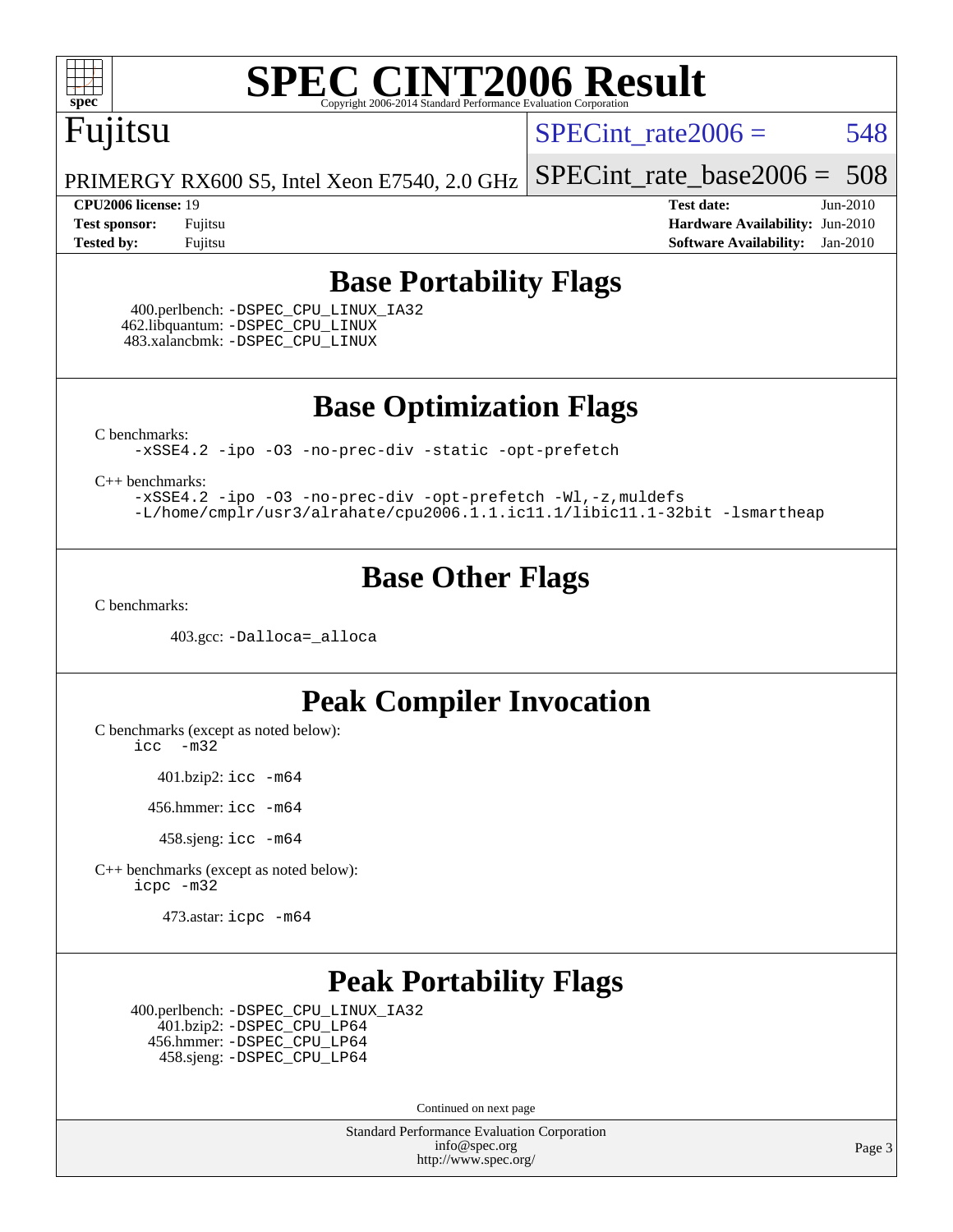

## Fujitsu

 $SPECint rate2006 = 548$ 

PRIMERGY RX600 S5, Intel Xeon E7540, 2.0 GHz

[SPECint\\_rate\\_base2006 =](http://www.spec.org/auto/cpu2006/Docs/result-fields.html#SPECintratebase2006) 508

**[CPU2006 license:](http://www.spec.org/auto/cpu2006/Docs/result-fields.html#CPU2006license)** 19 **[Test date:](http://www.spec.org/auto/cpu2006/Docs/result-fields.html#Testdate)** Jun-2010 **[Test sponsor:](http://www.spec.org/auto/cpu2006/Docs/result-fields.html#Testsponsor)** Fujitsu **[Hardware Availability:](http://www.spec.org/auto/cpu2006/Docs/result-fields.html#HardwareAvailability)** Jun-2010 **[Tested by:](http://www.spec.org/auto/cpu2006/Docs/result-fields.html#Testedby)** Fujitsu **[Software Availability:](http://www.spec.org/auto/cpu2006/Docs/result-fields.html#SoftwareAvailability)** Jan-2010

#### **[Peak Portability Flags \(Continued\)](http://www.spec.org/auto/cpu2006/Docs/result-fields.html#PeakPortabilityFlags)**

 462.libquantum: [-DSPEC\\_CPU\\_LINUX](http://www.spec.org/cpu2006/results/res2010q3/cpu2006-20100702-12069.flags.html#b462.libquantum_peakCPORTABILITY_DSPEC_CPU_LINUX) 473.astar: [-DSPEC\\_CPU\\_LP64](http://www.spec.org/cpu2006/results/res2010q3/cpu2006-20100702-12069.flags.html#suite_peakCXXPORTABILITY473_astar_DSPEC_CPU_LP64) 483.xalancbmk: [-DSPEC\\_CPU\\_LINUX](http://www.spec.org/cpu2006/results/res2010q3/cpu2006-20100702-12069.flags.html#b483.xalancbmk_peakCXXPORTABILITY_DSPEC_CPU_LINUX)

#### **[Peak Optimization Flags](http://www.spec.org/auto/cpu2006/Docs/result-fields.html#PeakOptimizationFlags)**

[C benchmarks](http://www.spec.org/auto/cpu2006/Docs/result-fields.html#Cbenchmarks):

 400.perlbench: [-xSSE4.2](http://www.spec.org/cpu2006/results/res2010q3/cpu2006-20100702-12069.flags.html#user_peakPASS2_CFLAGSPASS2_LDCFLAGS400_perlbench_f-xSSE42_f91528193cf0b216347adb8b939d4107)(pass 2) [-prof-gen](http://www.spec.org/cpu2006/results/res2010q3/cpu2006-20100702-12069.flags.html#user_peakPASS1_CFLAGSPASS1_LDCFLAGS400_perlbench_prof_gen_e43856698f6ca7b7e442dfd80e94a8fc)(pass 1) [-ipo](http://www.spec.org/cpu2006/results/res2010q3/cpu2006-20100702-12069.flags.html#user_peakPASS2_CFLAGSPASS2_LDCFLAGS400_perlbench_f-ipo)(pass 2) [-O3](http://www.spec.org/cpu2006/results/res2010q3/cpu2006-20100702-12069.flags.html#user_peakPASS2_CFLAGSPASS2_LDCFLAGS400_perlbench_f-O3)(pass 2) [-no-prec-div](http://www.spec.org/cpu2006/results/res2010q3/cpu2006-20100702-12069.flags.html#user_peakPASS2_CFLAGSPASS2_LDCFLAGS400_perlbench_f-no-prec-div)(pass 2) [-static](http://www.spec.org/cpu2006/results/res2010q3/cpu2006-20100702-12069.flags.html#user_peakPASS2_CFLAGSPASS2_LDCFLAGS400_perlbench_f-static)(pass 2) [-prof-use](http://www.spec.org/cpu2006/results/res2010q3/cpu2006-20100702-12069.flags.html#user_peakPASS2_CFLAGSPASS2_LDCFLAGS400_perlbench_prof_use_bccf7792157ff70d64e32fe3e1250b55)(pass 2) [-ansi-alias](http://www.spec.org/cpu2006/results/res2010q3/cpu2006-20100702-12069.flags.html#user_peakCOPTIMIZE400_perlbench_f-ansi-alias)

 401.bzip2: [-xSSE4.2](http://www.spec.org/cpu2006/results/res2010q3/cpu2006-20100702-12069.flags.html#user_peakPASS2_CFLAGSPASS2_LDCFLAGS401_bzip2_f-xSSE42_f91528193cf0b216347adb8b939d4107)(pass 2) [-prof-gen](http://www.spec.org/cpu2006/results/res2010q3/cpu2006-20100702-12069.flags.html#user_peakPASS1_CFLAGSPASS1_LDCFLAGS401_bzip2_prof_gen_e43856698f6ca7b7e442dfd80e94a8fc)(pass 1) [-ipo](http://www.spec.org/cpu2006/results/res2010q3/cpu2006-20100702-12069.flags.html#user_peakPASS2_CFLAGSPASS2_LDCFLAGS401_bzip2_f-ipo)(pass 2) [-O3](http://www.spec.org/cpu2006/results/res2010q3/cpu2006-20100702-12069.flags.html#user_peakPASS2_CFLAGSPASS2_LDCFLAGS401_bzip2_f-O3)(pass 2) [-no-prec-div](http://www.spec.org/cpu2006/results/res2010q3/cpu2006-20100702-12069.flags.html#user_peakPASS2_CFLAGSPASS2_LDCFLAGS401_bzip2_f-no-prec-div)(pass 2) [-static](http://www.spec.org/cpu2006/results/res2010q3/cpu2006-20100702-12069.flags.html#user_peakPASS2_CFLAGSPASS2_LDCFLAGS401_bzip2_f-static)(pass 2) [-prof-use](http://www.spec.org/cpu2006/results/res2010q3/cpu2006-20100702-12069.flags.html#user_peakPASS2_CFLAGSPASS2_LDCFLAGS401_bzip2_prof_use_bccf7792157ff70d64e32fe3e1250b55)(pass 2) [-opt-prefetch](http://www.spec.org/cpu2006/results/res2010q3/cpu2006-20100702-12069.flags.html#user_peakCOPTIMIZE401_bzip2_f-opt-prefetch) [-ansi-alias](http://www.spec.org/cpu2006/results/res2010q3/cpu2006-20100702-12069.flags.html#user_peakCOPTIMIZE401_bzip2_f-ansi-alias) [-auto-ilp32](http://www.spec.org/cpu2006/results/res2010q3/cpu2006-20100702-12069.flags.html#user_peakCOPTIMIZE401_bzip2_f-auto-ilp32)

 $403.\text{gcc: basepeak}$  = yes

429.mcf: [-xSSE4.2](http://www.spec.org/cpu2006/results/res2010q3/cpu2006-20100702-12069.flags.html#user_peakCOPTIMIZE429_mcf_f-xSSE42_f91528193cf0b216347adb8b939d4107) [-ipo](http://www.spec.org/cpu2006/results/res2010q3/cpu2006-20100702-12069.flags.html#user_peakCOPTIMIZE429_mcf_f-ipo) [-O3](http://www.spec.org/cpu2006/results/res2010q3/cpu2006-20100702-12069.flags.html#user_peakCOPTIMIZE429_mcf_f-O3) [-no-prec-div](http://www.spec.org/cpu2006/results/res2010q3/cpu2006-20100702-12069.flags.html#user_peakCOPTIMIZE429_mcf_f-no-prec-div) [-static](http://www.spec.org/cpu2006/results/res2010q3/cpu2006-20100702-12069.flags.html#user_peakCOPTIMIZE429_mcf_f-static) [-opt-prefetch](http://www.spec.org/cpu2006/results/res2010q3/cpu2006-20100702-12069.flags.html#user_peakCOPTIMIZE429_mcf_f-opt-prefetch)

 445.gobmk: [-xSSE4.2](http://www.spec.org/cpu2006/results/res2010q3/cpu2006-20100702-12069.flags.html#user_peakPASS2_CFLAGSPASS2_LDCFLAGS445_gobmk_f-xSSE42_f91528193cf0b216347adb8b939d4107)(pass 2) [-prof-gen](http://www.spec.org/cpu2006/results/res2010q3/cpu2006-20100702-12069.flags.html#user_peakPASS1_CFLAGSPASS1_LDCFLAGS445_gobmk_prof_gen_e43856698f6ca7b7e442dfd80e94a8fc)(pass 1) [-prof-use](http://www.spec.org/cpu2006/results/res2010q3/cpu2006-20100702-12069.flags.html#user_peakPASS2_CFLAGSPASS2_LDCFLAGS445_gobmk_prof_use_bccf7792157ff70d64e32fe3e1250b55)(pass 2) [-O2](http://www.spec.org/cpu2006/results/res2010q3/cpu2006-20100702-12069.flags.html#user_peakCOPTIMIZE445_gobmk_f-O2) [-ipo](http://www.spec.org/cpu2006/results/res2010q3/cpu2006-20100702-12069.flags.html#user_peakCOPTIMIZE445_gobmk_f-ipo) [-no-prec-div](http://www.spec.org/cpu2006/results/res2010q3/cpu2006-20100702-12069.flags.html#user_peakCOPTIMIZE445_gobmk_f-no-prec-div) [-ansi-alias](http://www.spec.org/cpu2006/results/res2010q3/cpu2006-20100702-12069.flags.html#user_peakCOPTIMIZE445_gobmk_f-ansi-alias)

 456.hmmer: [-xSSE4.2](http://www.spec.org/cpu2006/results/res2010q3/cpu2006-20100702-12069.flags.html#user_peakCOPTIMIZE456_hmmer_f-xSSE42_f91528193cf0b216347adb8b939d4107) [-ipo](http://www.spec.org/cpu2006/results/res2010q3/cpu2006-20100702-12069.flags.html#user_peakCOPTIMIZE456_hmmer_f-ipo) [-O3](http://www.spec.org/cpu2006/results/res2010q3/cpu2006-20100702-12069.flags.html#user_peakCOPTIMIZE456_hmmer_f-O3) [-no-prec-div](http://www.spec.org/cpu2006/results/res2010q3/cpu2006-20100702-12069.flags.html#user_peakCOPTIMIZE456_hmmer_f-no-prec-div) [-static](http://www.spec.org/cpu2006/results/res2010q3/cpu2006-20100702-12069.flags.html#user_peakCOPTIMIZE456_hmmer_f-static) [-unroll2](http://www.spec.org/cpu2006/results/res2010q3/cpu2006-20100702-12069.flags.html#user_peakCOPTIMIZE456_hmmer_f-unroll_784dae83bebfb236979b41d2422d7ec2) [-ansi-alias](http://www.spec.org/cpu2006/results/res2010q3/cpu2006-20100702-12069.flags.html#user_peakCOPTIMIZE456_hmmer_f-ansi-alias) [-auto-ilp32](http://www.spec.org/cpu2006/results/res2010q3/cpu2006-20100702-12069.flags.html#user_peakCOPTIMIZE456_hmmer_f-auto-ilp32)

 458.sjeng: [-xSSE4.2](http://www.spec.org/cpu2006/results/res2010q3/cpu2006-20100702-12069.flags.html#user_peakPASS2_CFLAGSPASS2_LDCFLAGS458_sjeng_f-xSSE42_f91528193cf0b216347adb8b939d4107)(pass 2) [-prof-gen](http://www.spec.org/cpu2006/results/res2010q3/cpu2006-20100702-12069.flags.html#user_peakPASS1_CFLAGSPASS1_LDCFLAGS458_sjeng_prof_gen_e43856698f6ca7b7e442dfd80e94a8fc)(pass 1) [-ipo](http://www.spec.org/cpu2006/results/res2010q3/cpu2006-20100702-12069.flags.html#user_peakPASS2_CFLAGSPASS2_LDCFLAGS458_sjeng_f-ipo)(pass 2) [-O3](http://www.spec.org/cpu2006/results/res2010q3/cpu2006-20100702-12069.flags.html#user_peakPASS2_CFLAGSPASS2_LDCFLAGS458_sjeng_f-O3)(pass 2) [-no-prec-div](http://www.spec.org/cpu2006/results/res2010q3/cpu2006-20100702-12069.flags.html#user_peakPASS2_CFLAGSPASS2_LDCFLAGS458_sjeng_f-no-prec-div)(pass 2) [-static](http://www.spec.org/cpu2006/results/res2010q3/cpu2006-20100702-12069.flags.html#user_peakPASS2_CFLAGSPASS2_LDCFLAGS458_sjeng_f-static)(pass 2)  $-prof-use(pass 2) -unroll4 -auto-ilp32$  $-prof-use(pass 2) -unroll4 -auto-ilp32$  $-prof-use(pass 2) -unroll4 -auto-ilp32$  $-prof-use(pass 2) -unroll4 -auto-ilp32$  $-prof-use(pass 2) -unroll4 -auto-ilp32$ 

462.libquantum: basepeak = yes

 464.h264ref: [-xSSE4.2](http://www.spec.org/cpu2006/results/res2010q3/cpu2006-20100702-12069.flags.html#user_peakPASS2_CFLAGSPASS2_LDCFLAGS464_h264ref_f-xSSE42_f91528193cf0b216347adb8b939d4107)(pass 2) [-prof-gen](http://www.spec.org/cpu2006/results/res2010q3/cpu2006-20100702-12069.flags.html#user_peakPASS1_CFLAGSPASS1_LDCFLAGS464_h264ref_prof_gen_e43856698f6ca7b7e442dfd80e94a8fc)(pass 1) [-ipo](http://www.spec.org/cpu2006/results/res2010q3/cpu2006-20100702-12069.flags.html#user_peakPASS2_CFLAGSPASS2_LDCFLAGS464_h264ref_f-ipo)(pass 2) [-O3](http://www.spec.org/cpu2006/results/res2010q3/cpu2006-20100702-12069.flags.html#user_peakPASS2_CFLAGSPASS2_LDCFLAGS464_h264ref_f-O3)(pass 2) [-no-prec-div](http://www.spec.org/cpu2006/results/res2010q3/cpu2006-20100702-12069.flags.html#user_peakPASS2_CFLAGSPASS2_LDCFLAGS464_h264ref_f-no-prec-div)(pass 2) [-static](http://www.spec.org/cpu2006/results/res2010q3/cpu2006-20100702-12069.flags.html#user_peakPASS2_CFLAGSPASS2_LDCFLAGS464_h264ref_f-static)(pass 2) [-prof-use](http://www.spec.org/cpu2006/results/res2010q3/cpu2006-20100702-12069.flags.html#user_peakPASS2_CFLAGSPASS2_LDCFLAGS464_h264ref_prof_use_bccf7792157ff70d64e32fe3e1250b55)(pass 2) [-unroll2](http://www.spec.org/cpu2006/results/res2010q3/cpu2006-20100702-12069.flags.html#user_peakCOPTIMIZE464_h264ref_f-unroll_784dae83bebfb236979b41d2422d7ec2) [-ansi-alias](http://www.spec.org/cpu2006/results/res2010q3/cpu2006-20100702-12069.flags.html#user_peakCOPTIMIZE464_h264ref_f-ansi-alias)

[C++ benchmarks:](http://www.spec.org/auto/cpu2006/Docs/result-fields.html#CXXbenchmarks)

 471.omnetpp: [-xSSE4.2](http://www.spec.org/cpu2006/results/res2010q3/cpu2006-20100702-12069.flags.html#user_peakPASS2_CXXFLAGSPASS2_LDCXXFLAGS471_omnetpp_f-xSSE42_f91528193cf0b216347adb8b939d4107)(pass 2) [-prof-gen](http://www.spec.org/cpu2006/results/res2010q3/cpu2006-20100702-12069.flags.html#user_peakPASS1_CXXFLAGSPASS1_LDCXXFLAGS471_omnetpp_prof_gen_e43856698f6ca7b7e442dfd80e94a8fc)(pass 1) [-ipo](http://www.spec.org/cpu2006/results/res2010q3/cpu2006-20100702-12069.flags.html#user_peakPASS2_CXXFLAGSPASS2_LDCXXFLAGS471_omnetpp_f-ipo)(pass 2) [-O3](http://www.spec.org/cpu2006/results/res2010q3/cpu2006-20100702-12069.flags.html#user_peakPASS2_CXXFLAGSPASS2_LDCXXFLAGS471_omnetpp_f-O3)(pass 2) [-no-prec-div](http://www.spec.org/cpu2006/results/res2010q3/cpu2006-20100702-12069.flags.html#user_peakPASS2_CXXFLAGSPASS2_LDCXXFLAGS471_omnetpp_f-no-prec-div)(pass 2) [-prof-use](http://www.spec.org/cpu2006/results/res2010q3/cpu2006-20100702-12069.flags.html#user_peakPASS2_CXXFLAGSPASS2_LDCXXFLAGS471_omnetpp_prof_use_bccf7792157ff70d64e32fe3e1250b55)(pass 2) [-ansi-alias](http://www.spec.org/cpu2006/results/res2010q3/cpu2006-20100702-12069.flags.html#user_peakCXXOPTIMIZE471_omnetpp_f-ansi-alias) [-opt-ra-region-strategy=block](http://www.spec.org/cpu2006/results/res2010q3/cpu2006-20100702-12069.flags.html#user_peakCXXOPTIMIZE471_omnetpp_f-opt-ra-region-strategy-block_a0a37c372d03933b2a18d4af463c1f69) [-Wl,-z,muldefs](http://www.spec.org/cpu2006/results/res2010q3/cpu2006-20100702-12069.flags.html#user_peakEXTRA_LDFLAGS471_omnetpp_link_force_multiple1_74079c344b956b9658436fd1b6dd3a8a) [-L/home/cmplr/usr3/alrahate/cpu2006.1.1.ic11.1/libic11.1-32bit -lsmartheap](http://www.spec.org/cpu2006/results/res2010q3/cpu2006-20100702-12069.flags.html#user_peakEXTRA_LIBS471_omnetpp_SmartHeap_d86dffe4a79b79ef8890d5cce17030c3)

473.astar:  $-xSSE4$ . 2(pass 2)  $-prof-gen(pass 1) -ipo(pass 2)$  $-prof-gen(pass 1) -ipo(pass 2)$  $-prof-gen(pass 1) -ipo(pass 2)$  $-prof-gen(pass 1) -ipo(pass 2)$ [-O3](http://www.spec.org/cpu2006/results/res2010q3/cpu2006-20100702-12069.flags.html#user_peakPASS2_CXXFLAGSPASS2_LDCXXFLAGS473_astar_f-O3)(pass 2) [-no-prec-div](http://www.spec.org/cpu2006/results/res2010q3/cpu2006-20100702-12069.flags.html#user_peakPASS2_CXXFLAGSPASS2_LDCXXFLAGS473_astar_f-no-prec-div)(pass 2) [-prof-use](http://www.spec.org/cpu2006/results/res2010q3/cpu2006-20100702-12069.flags.html#user_peakPASS2_CXXFLAGSPASS2_LDCXXFLAGS473_astar_prof_use_bccf7792157ff70d64e32fe3e1250b55)(pass 2) [-ansi-alias](http://www.spec.org/cpu2006/results/res2010q3/cpu2006-20100702-12069.flags.html#user_peakCXXOPTIMIZE473_astar_f-ansi-alias) [-opt-ra-region-strategy=routine](http://www.spec.org/cpu2006/results/res2010q3/cpu2006-20100702-12069.flags.html#user_peakCXXOPTIMIZE473_astar_f-opt-ra-region-strategy-routine_ba086ea3b1d46a52e1238e2ca173ed44) [-Wl,-z,muldefs](http://www.spec.org/cpu2006/results/res2010q3/cpu2006-20100702-12069.flags.html#user_peakEXTRA_LDFLAGS473_astar_link_force_multiple1_74079c344b956b9658436fd1b6dd3a8a) [-L/home/cmplr/usr3/alrahate/cpu2006.1.1.ic11.1/libic11.1-64bit -lsmartheap64](http://www.spec.org/cpu2006/results/res2010q3/cpu2006-20100702-12069.flags.html#user_peakEXTRA_LIBS473_astar_SmartHeap64_e2306cda84805d1ab360117a79ff779c)

Continued on next page

Standard Performance Evaluation Corporation [info@spec.org](mailto:info@spec.org) <http://www.spec.org/>

Page 4